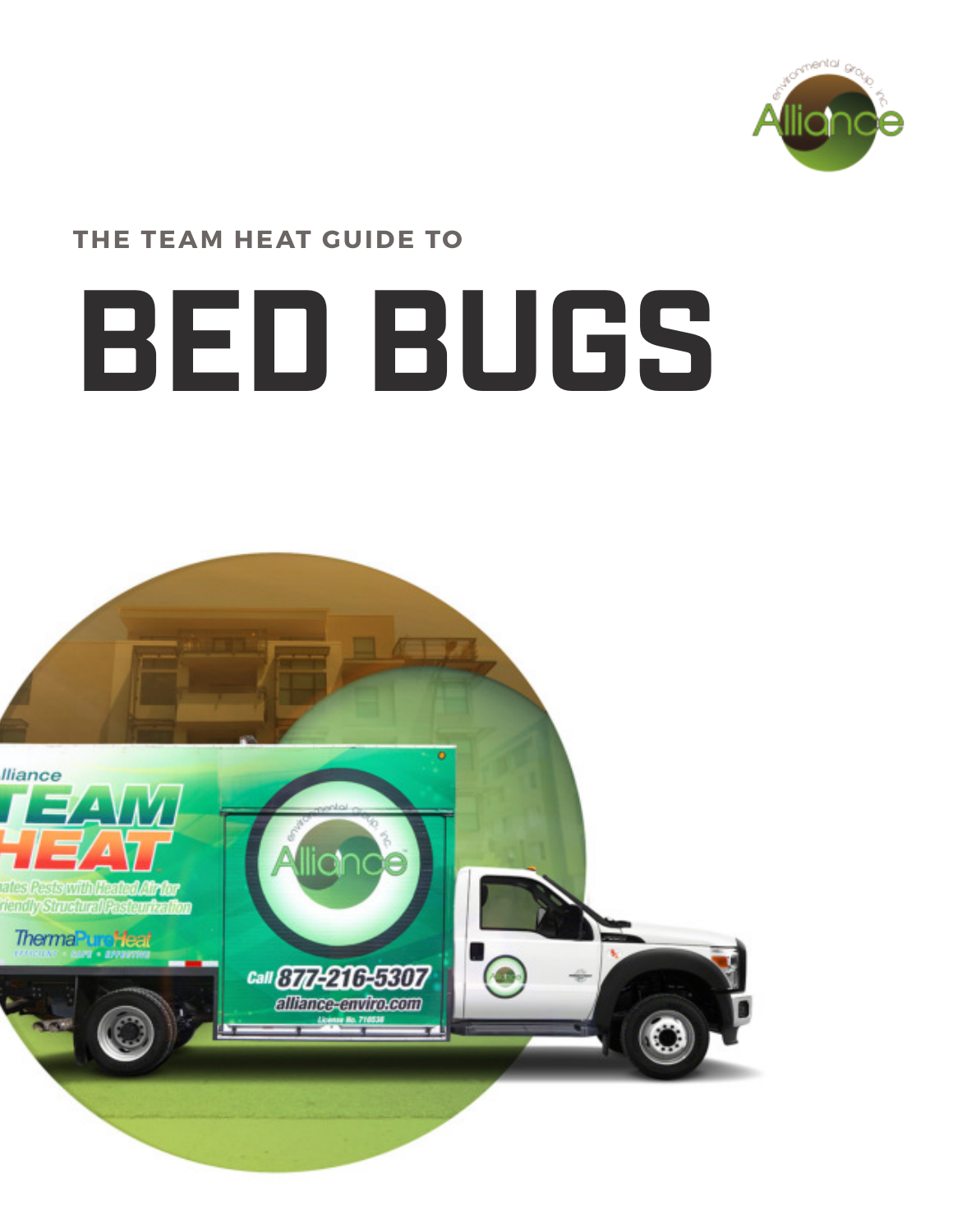

# **NON-TOXIC, CHEMICAL-FREE HEAT**

At Alliance Environmental, we treat bed bug infestations with a chemical free, odorless, single-application heat solution that adheres to all OSHA and environmental laws.

The Team Heat crews introduce dry, sauna-like temperatures to target and kill bed bugs as well as stop them from breeding. It is an environmentally friendly alternative to the harsh chemicals associated with fumigation and is effective for localized spot treatments as well as for treating entire structures, confined areas, and common walls found in multi-dwelling units.

#### **The Team Heat Difference**

**Pest and bed bug treatments are completed same-day in just 8-10 hours. And for discretion, our crews arrive in trucks, and wearing uniforms, that simply bear the name 'Team Heat'.** 

**In addition, clearance of projects is available through independent, third-party K9 inspector companies that sniff for bed bugs.**

#### **Experience**

Alliance completes 200+ Heat jobs every month — more than any other company in the state of California — and we maintain a crew of the most experienced technicians in the field.

#### **Our People**

Alliance's Team Heat crews are led by Jon Nelson. A pioneer in Heat treatment who has been working in the field since 1999, John put together the training materials and protocols used by ThermaPure Heat technicians nationwide. The entire Alliance Environmental heat team over 30 years of combined experience with a track record of excellence.

#### **Discretion**

Discretion is a top priority on every Team Heat job. All Alliance trucks and technician uniforms are labeled 'Team Heat' and give no indication of pest or insect control, or any other environmental issue within your property.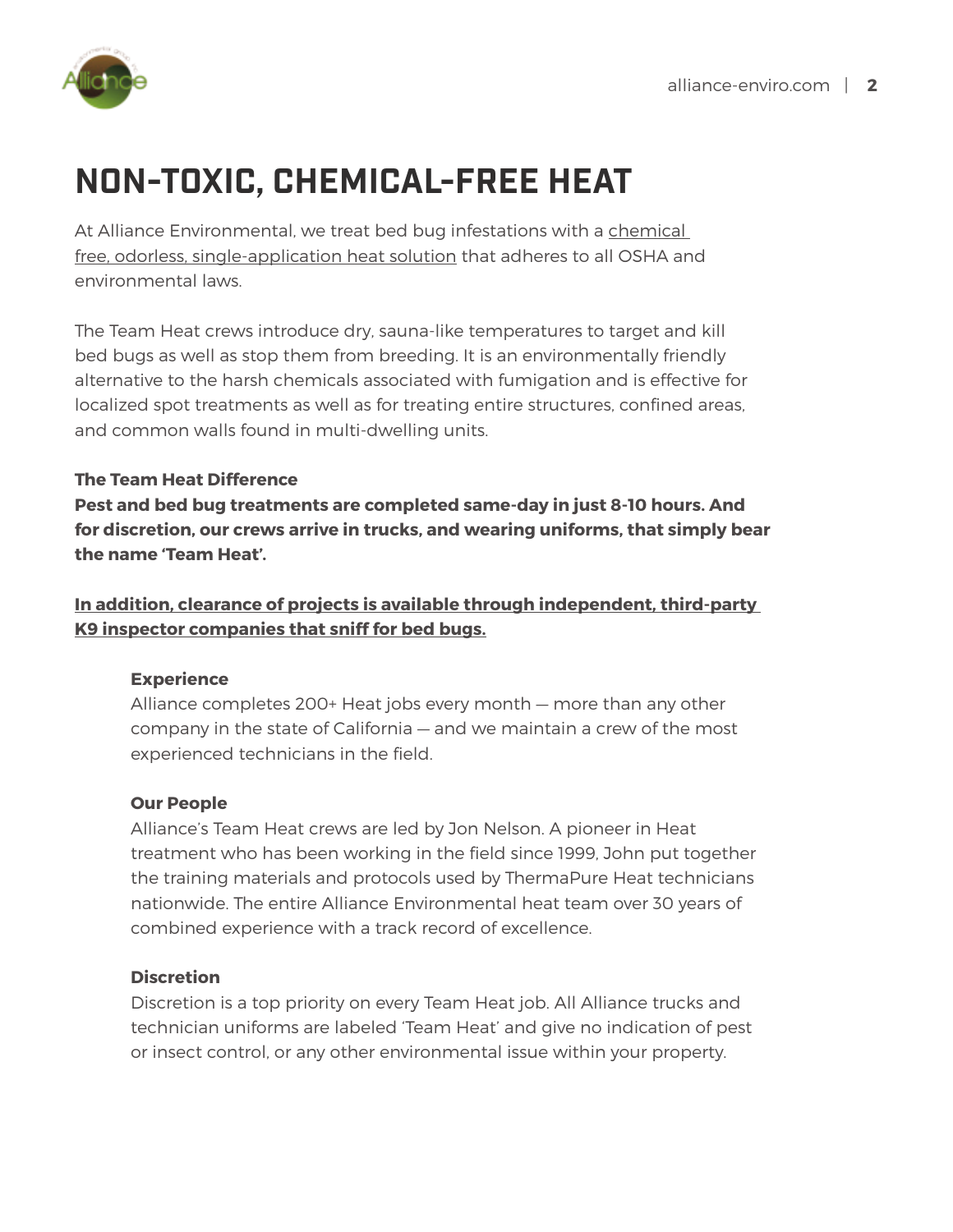

#### **Access & Agility**

Alliance Team Heat solutions do not require the use of large fumigation hoses. Instead jobs are powered by one regular-sized electric cord, capable of ascending 30 flights to accommodate treatment in high-rise buildings.

#### **Chemical-free**

Heat treatment is a chemical-free, eco-friendly, safe alternative to the harsh chemicals that are typically employed in traditional fumigation solutions.

#### **Self-powered**

Alliance crews are able to power jobs with our own generators.

## **THE TEAM HEAT PROCESS**

The heat process involves heating the affected area to between 120 – 180 degrees Fahrenheit for at least one hour. Our technicians remain on-site during the entire process to monitor heat levels, make adjustments when necessary, and ensure all affected areas are reaching the necessary temperatures for the treatment to be effective.

When the job is complete, there is no additional clean-up required, no residue or chemical smells, and no harmful residue because there is no waste needing to be disposed of as a biohazard.

#### **Benefits of Treating with Heat**

% **No tenting, no need to move out**

- % **Structures are safe to enter immediately after treatment**
- % **Treatment typically completed in 8 hours or less with single application**